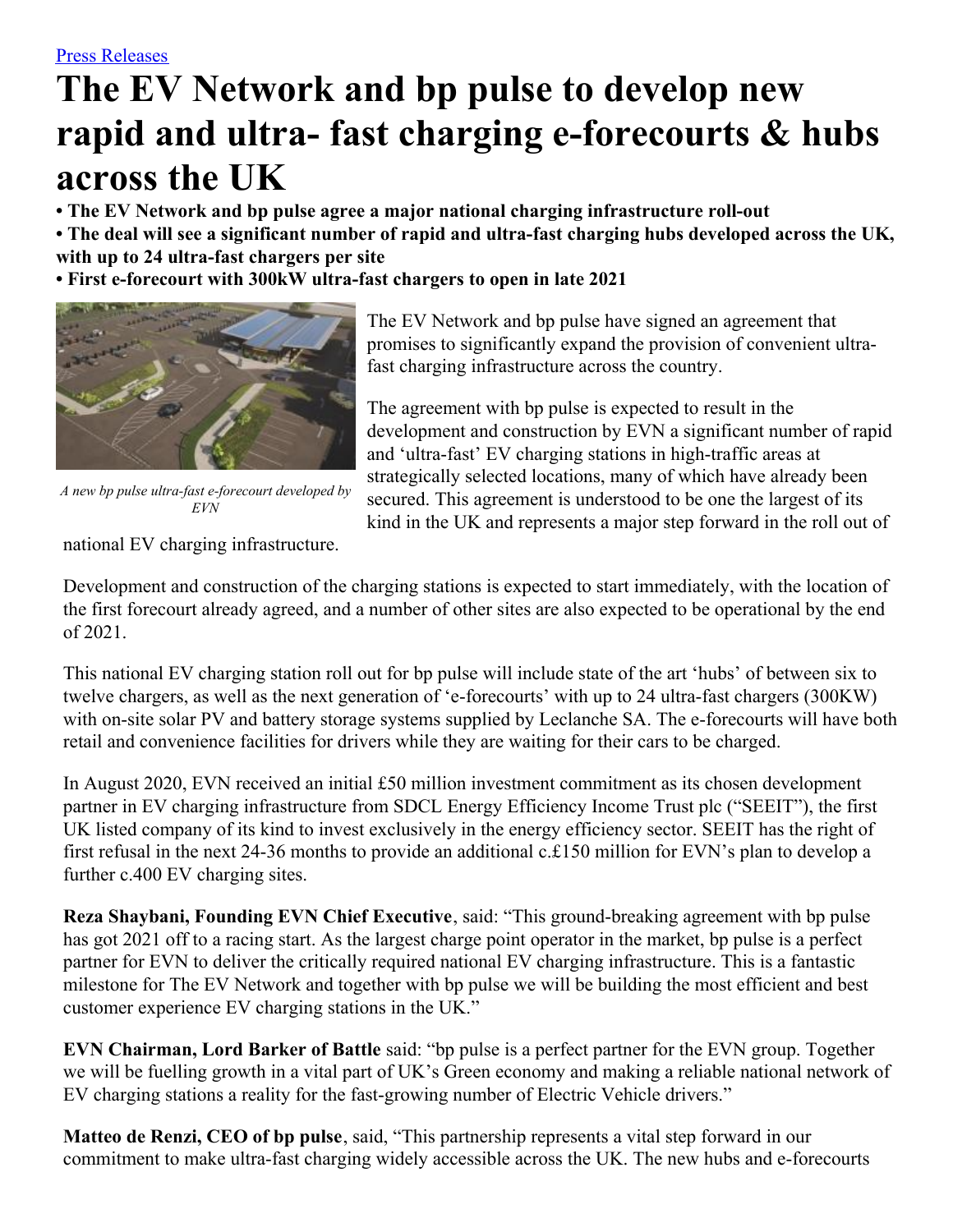will be built with utilisation and practicality in mind, including developments alongside the UK's motorway network.

"Our agreement with EVN forms a complementary part of bp pulse's UK expansion plans. We will still be expanding the provision of ultra-fast charging on bp retail sites but are excited to be adding these exciting new formats to our portfolio of public charging solutions to help suit the needs of even more drivers.

**Jonathan Maxwell, CEO of Sustainable Development Capital LLP**, said: "Electric vehicle sales in the UK are at an inflection point, making the immediate scaling up of high quality, rapid and widely available EV charging infrastructure of critical importance. This investment, in partnership with The Electric Vehicle Network, is a significant commitment to EV charging infrastructure in the UK and we look forward to supporting and enabling the market for sustainable and low carbon transport, helping to reduce pollution and greenhouse gas emissions."

#### **Media contacts:**

**EVN**; [olivia@theevnetwork.com](mailto:olivia@theevnetwork.com) or 07912 697749

Further information can be found at: [www.theevnetwork.com](http://www.theevnetwork.com/)

## **About The EV Network**

Founded in 2017, EVN is a leading independent EV charging infrastructure development company. EVN's mission is to address the challenges faced by both landlords and charge point operators ("CPOs") in rolling out a network of rapid and ultra-fast EV chargers and charging infrastructure in the UK. Over the past three years EVN has carefully selected and secured the very best sites in the UK, seizing first-mover advantage in what has become an increasingly competitive UK market. Through strong relationships with high quality landlords and charge point operators, EVN has become a distinguished player in the EV charging market able to provide its partners with fully funded bespoke technology and service solutions.

## **About bp pulse**

## *bp pulse is the new name for bp Chargemaster and the Polar network.*

bp pulse is one of the UK's leading providers of electric vehicle charging infrastructure and operates the largest electric vehicle charging network in the UK. Founded in 2008, the company provides a comprehensive, flexible and practical range of electric vehicle charging solutions. bp pulse has supplied over 60,000 public, workplace and home charging units, and is now rolling out 150kW ultra-rapid chargers on bp retail sites.

## **About SEEIT**

SDCL Energy Efficiency Income Trust plc is the first UK listed company of its kind to invest exclusively in the energy efficiency sector. Its projects are primarily located in the UK, Europe and North America and include, inter alia, a portfolio of cogeneration assets in Spain, a portfolio of recycled energy and cogeneration projects in the United States, a regulated gas distribution network in Sweden and, most recently, a portfolio of commercial and industrial solar and storage projects in the United States.